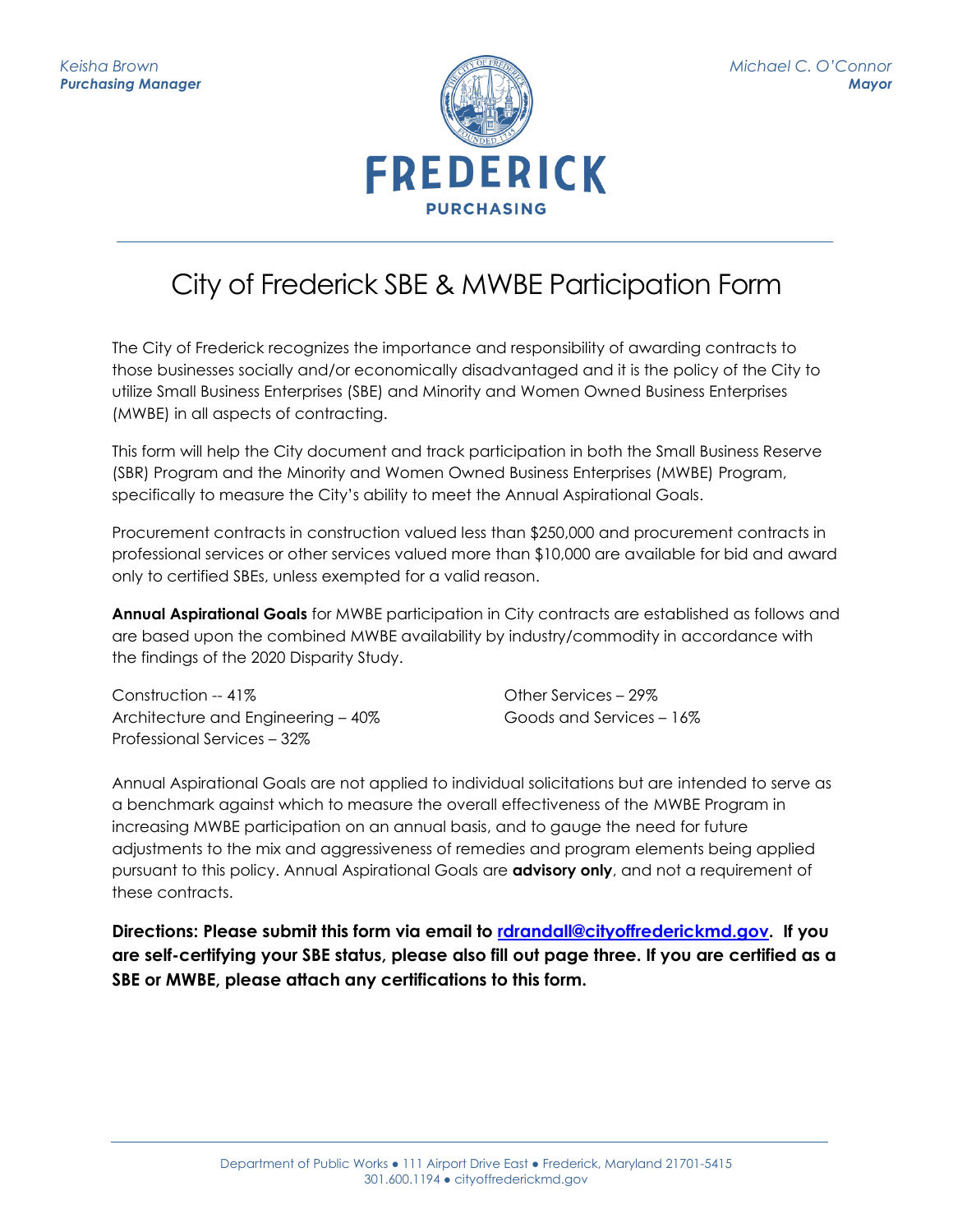## Certification Regarding MWBE and SBE

| <b>Business Name</b>                                                                                                                                     |                                                                                                                                            |
|----------------------------------------------------------------------------------------------------------------------------------------------------------|--------------------------------------------------------------------------------------------------------------------------------------------|
| Street                                                                                                                                                   | City, State, Zip Code                                                                                                                      |
| <b>Small Business Enterprise Status</b><br>Certified by MDOT<br>Certified by US SBA<br>Certified by US DOT<br>Self-certify<br>Н                          | Phone Number and Email                                                                                                                     |
| Minority and Women Owned Business<br>Enterprise Status<br>Is a certified MWBE<br>Is NOT a certified MWBE<br>Is a MWBE, but not certified<br>$\mathbf{I}$ | MWBE Certification Agency (if applicable)<br><b>MDOT</b><br>$\Box$<br><b>Frederick County</b><br>П.<br>District of Columbia<br>П<br>Other: |

**I certify that the above information is correct, and I have attached a copy of any applicable certifications or self-certifications to show SBE and/or MWBE status.** 

\_\_\_\_\_\_\_\_\_\_\_\_\_\_\_\_\_\_\_\_\_\_\_\_\_\_\_\_\_\_\_\_\_\_\_\_\_\_\_\_\_\_\_\_\_\_\_\_\_\_\_\_\_\_\_\_\_\_\_\_

\_\_\_\_\_\_\_\_\_\_\_\_\_\_\_\_\_\_\_\_\_\_\_\_\_\_\_\_ \_\_\_\_\_\_\_\_\_\_\_\_\_\_\_\_\_\_\_\_\_\_\_\_\_\_\_\_\_\_\_\_\_\_\_\_\_\_\_

Signature of Representative

Date **Date** Printed Name and Title